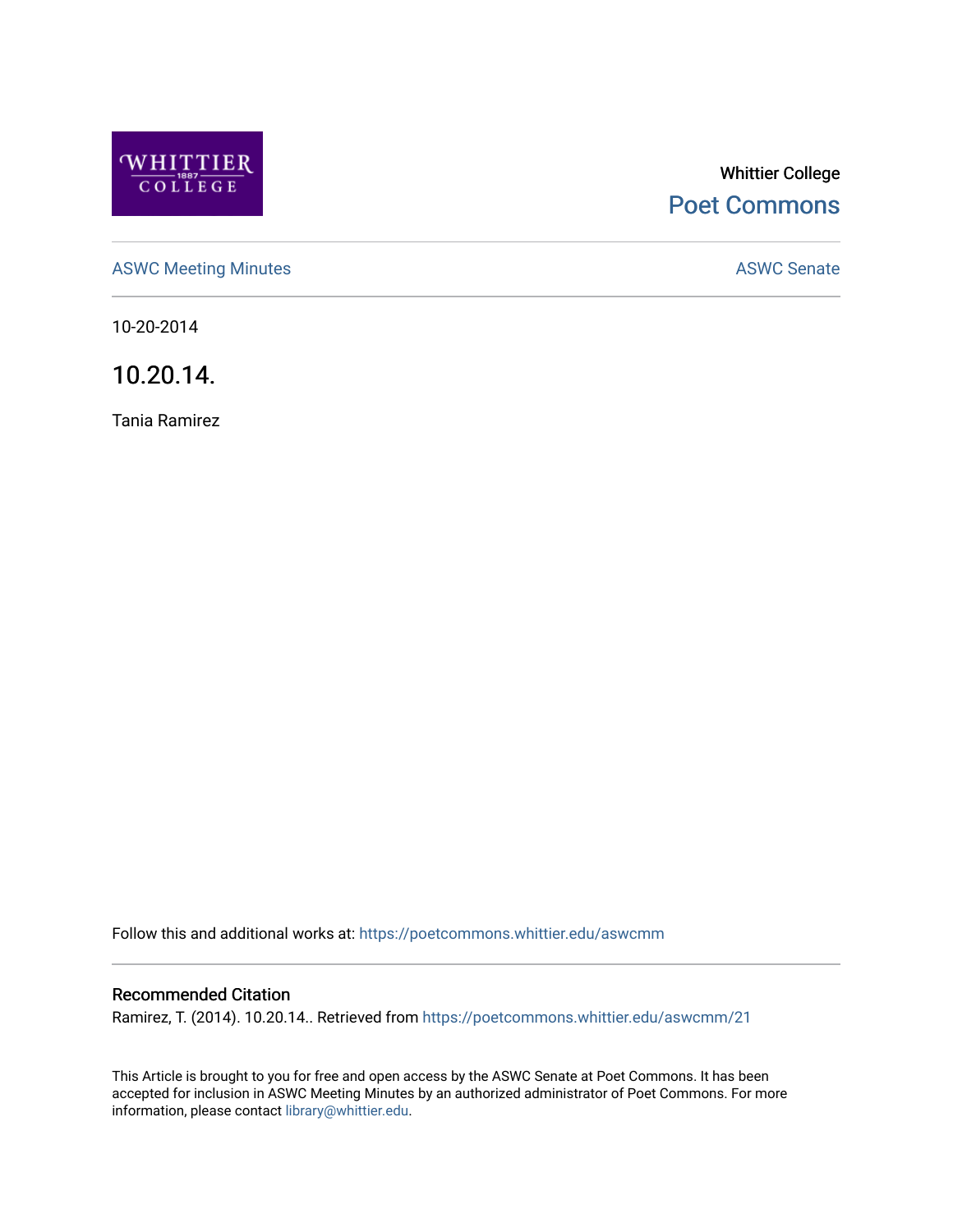

## **Meeting Minutes for October 20, 2014**

# **I.** Meeting is called to order at 7:03 pm

- a. Moment of Silence observed for our Quaker Traditions.
- b. Inspirational Quote
	- a. "Right is Right even if everybody is against it, Wrong is Wrong even if everyone is for it"- William Penn
	- b. Read by Senator Butler

## **II. Mission Statement**

- a. The ASWC Senate, as the governing body of the Associated Students of Whittier College, is dedicated to the betterment of the college as an institution and as a member of the broader community. The Senate shall assist on-campus clubs and organizations in creating, promoting and implementing dynamic programs and events that involve students and add value to their educational experience. This body will act as an open forum for students to voice their opinions and desires, always keeping the best interests of the ASWC in mind. In all of its actions, the Senate will serve the students first with integrity, dedication, responsibility and humility.
- b. Read by Senator

# **III. Roll Call- Secretary Ramirez**

- **a.** Present: President Esquer, Vice President Duarte, Treasurer Carlson, Director Allman, Senator Vargas, Senator Santacruz, Senator Reyes, Senator Atoyan, Senator Guzman, Senator Butler, Senator Perez, Senator Kenny, Senator Murillo, Senator Lendvai, Senator Duong, Senator Perez, Senator Romero, Senator Santacruz, Senator Meuwissen, Senator Smith, Senator Jones, Senator Hovertsen, Senator Boynton, Senator Kimbell
- **b.** Absent excused: Director Rashid
- **c. Unexcused:** Senator Lendvai

# **IV. Minutes Amendment/Approval**

- a. Motion to Approve Minutes from October  $13<sup>th</sup>$  Senator Kenny
	- a. All Minutes will be posted on Org-Sync, under "ASWC Files"

## **Personnel Issue**

**V. President's Message- President Esquer**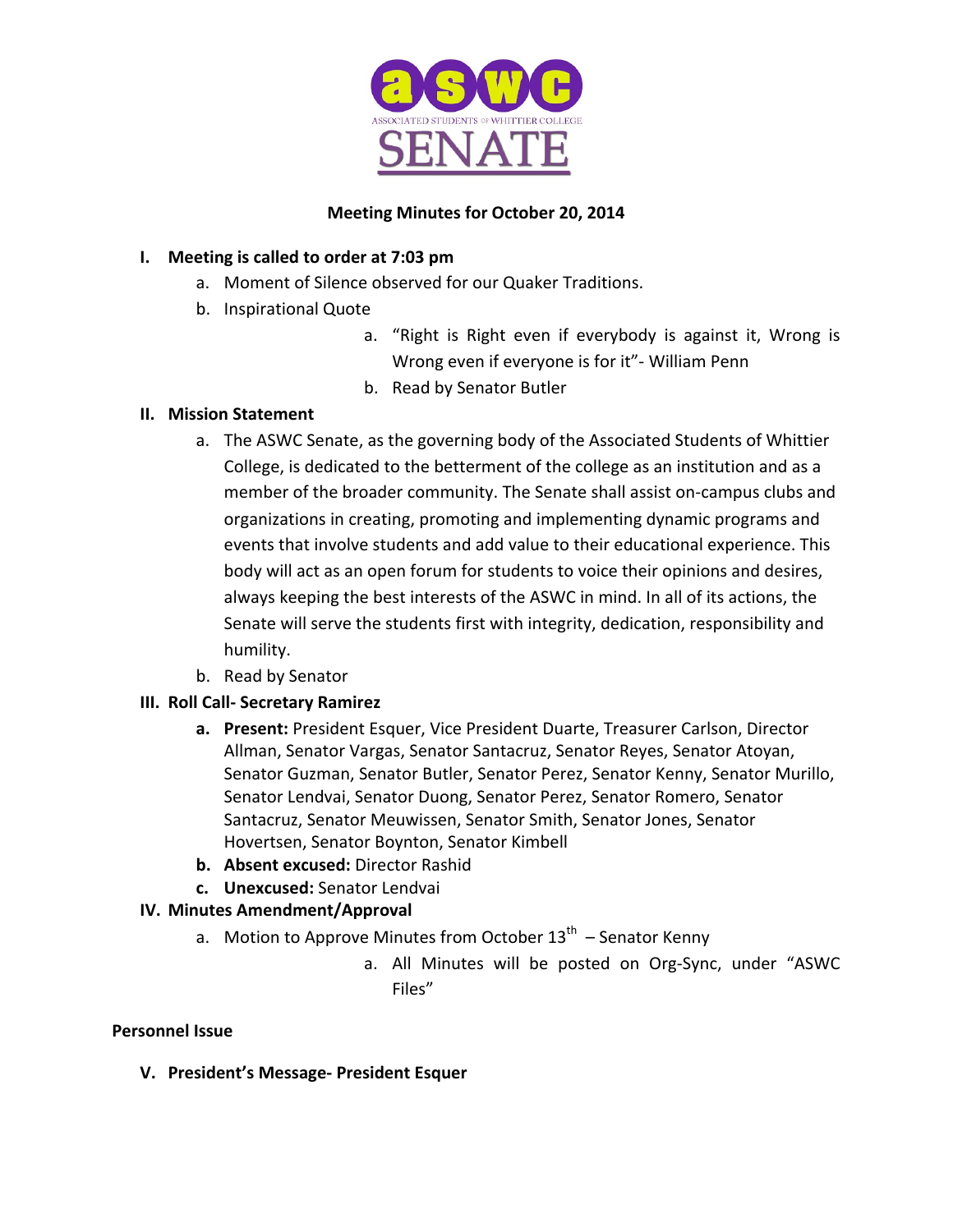- a. Attended meeting with Board of Trustees this past Friday currently only 74% have completed Think About It.
- b. Our goal is to reach 100%
- c. Looking for student representative to help find new director if interested in helping meet with me after meeting.

## **VI. Treasurer's Report- Treasurer Carlson**

| <b>ASWC ACCOUNTS</b>             |                     |
|----------------------------------|---------------------|
|                                  |                     |
| <b>Executive Budget Balance:</b> | \$4,805.98          |
|                                  | est.                |
| Reserve Account Balance:         | \$36,259.10<br>est. |
|                                  |                     |
| Total Funds Allocated:           | \$59,502.60         |
|                                  |                     |
| <b>TOTAL ASWC FUNDS:</b>         |                     |
| • General Fund:                  | \$21,914.52         |
|                                  | est.                |
| Total Requests Pending:          |                     |
| • First Readings Pending:        | \$12,896.80         |
| • Second Readings Pending:       | \$450.00            |
|                                  |                     |
| <b>RELATED ACCOUNTS</b>          |                     |
|                                  |                     |
| Program Board Account:           | \$31,661.00         |
|                                  | est.                |
| Media Council Account:           | \$33,285.00         |
|                                  |                     |

#### **VII. Constituent Reports**

- **a. Senator Perez**
	- A. E-board has been established.
- **b. Senator Boynton (Freshman Class Council President)**
	- A. FCC met with Joe talked with about grand opening for Stauffer.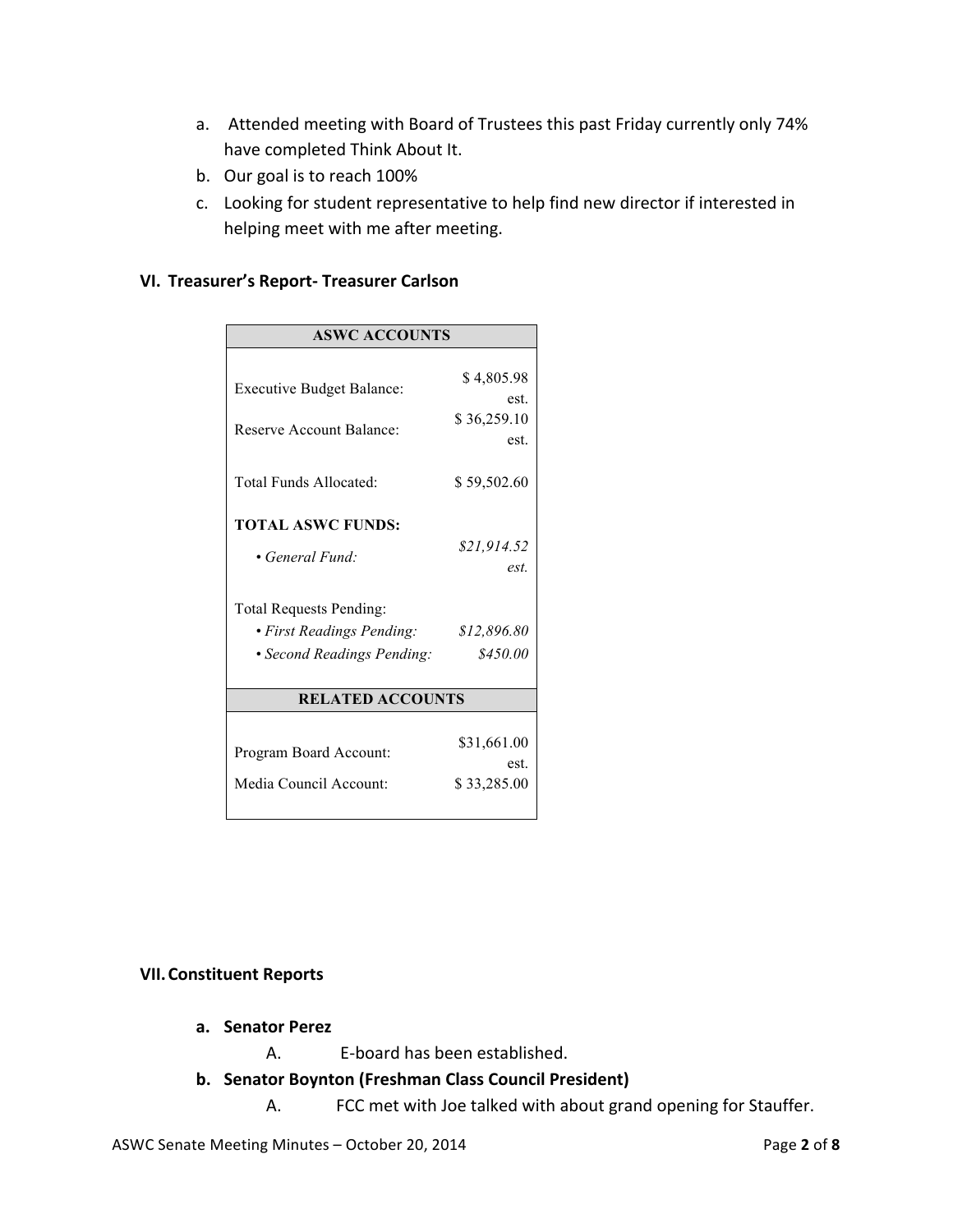- **c. Senator Kenny (Off- Campus Rep)**
	- A. Will go around to count spaces and gather percentages to see how many cars students have and compare it to how many parking spaces are available.
- **d. Senator Romero (Off-Campus Rep)**

A. Trying to figure out parking situation.

- **e. Senator Perez (Off-Campus Rep)**
	- A. Nothing new to report.
- **f. Senator Meuwissen (Student Body Rep)**

A. Nothing new to report.

- **g. Senator Smith (Student Body Rep)**
	- A. Nothing New to report.
- **h. Senator Hoversten (Student Body Rep)**
	- A. Tried talking with other individuals about office supplies in the 24 hr. lounge.
- **i. Senator Jones (Student Body Rep)**
	- A. Concern on access to upper level campus has been a problem to certain students with disabilities.
- **j.** Senator Murillo (Residence Hall rep)
	- A. Working with CIA to bring on campus workout activities.
- **k. Senator Duong (Residence Hall rep)**
	- A. Nothing new to report.
- **l. Senator Lendvai (Residence Hall rep)**
	- A. Nothing new to report.
- **m. Senator Reyes (SAAC rep)**
	- A. Won homecoming football game!
- **n. Senator Atoyan (SAAC rep)**
	- A. Midnight madness had a great turn out.
- **o. Senator Kimball (Inter-Club Council)**
	- A. This Thursday voting prospective.
- **p. Senator Perez (Social Justice Coalition)**
	- A. Added to new clubs still working on finalizing more social justice clubs.
- **q. Senator Guzman (Inter-Society council co chair)**
	- A. Nothing new to report.
- **r. Senator Butler (Inter-Society council co chair)**
	- A. Friday the Ionians have fundraiser.
	- B. Thursday the Penns have a fundraiser.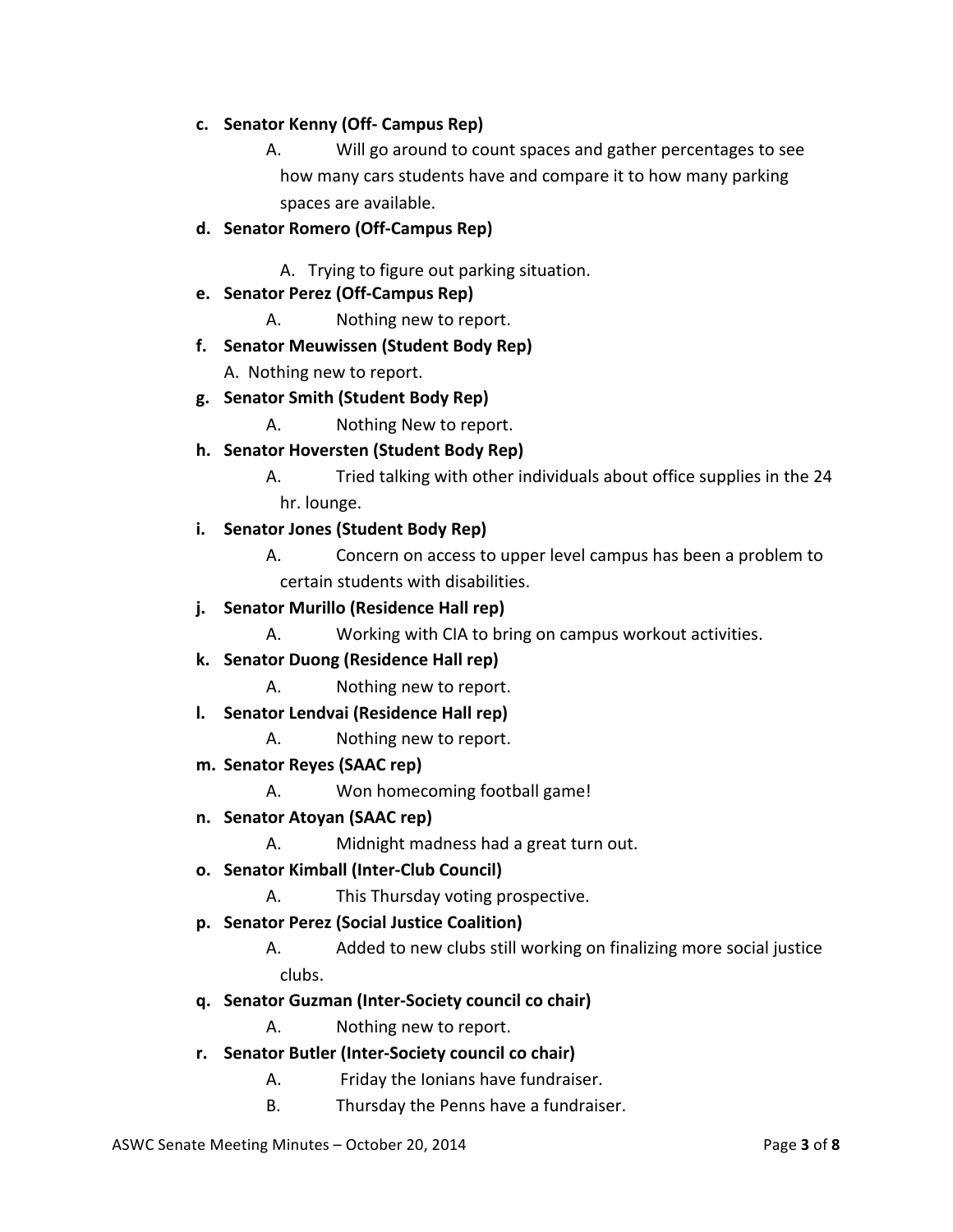- C. Thursday the Franklins have a fundraiser.
- D. Will be going to see Book of life October  $24<sup>th</sup>$ .
- E. International clubs this Friday in uptown.

## **VIII. Committee Reports**

- a. Administrative- Vice President Duarte
	- a. Met Tuesday drafted two things.
	- b. Advancement committee looking for new ways for us to donate. A competition next semester will take place to increase participation.
	- c. It will be a texting competition winner will include having board of trustees meeting the winner's amount of donations.
- b. Budget- Treasurer Carlson
	- a. Any questions about funding request come to my office hours.
- c. Campus Relations- Dir. Rashid
	- a. Meeting Wednesday at 5 pm.
- d. Elections- Secretary Ramirez
	- a. Nothing new to report
- e. Program Board Program Board Chair Allman
	- a. HC is done thanks for all those who helped.
	- b. Working with staff person to release information.
	- c. Halloween movie night  $\rightarrow$  we will be watching Ghost Busters.
- f. Advocacy- President Esquer
	- a. Looked over comment cards and chose key issues to focus on that appeared common among students.
	- b. Will meet with Cliff about bill of rights.
- g. Culinary- Senator Jones
	- a. Meeting this Thursday in the senate office.
- h. Environmental- Senator Santacruz
	- a. Met yesterday evening, we will be talking about sprinklers.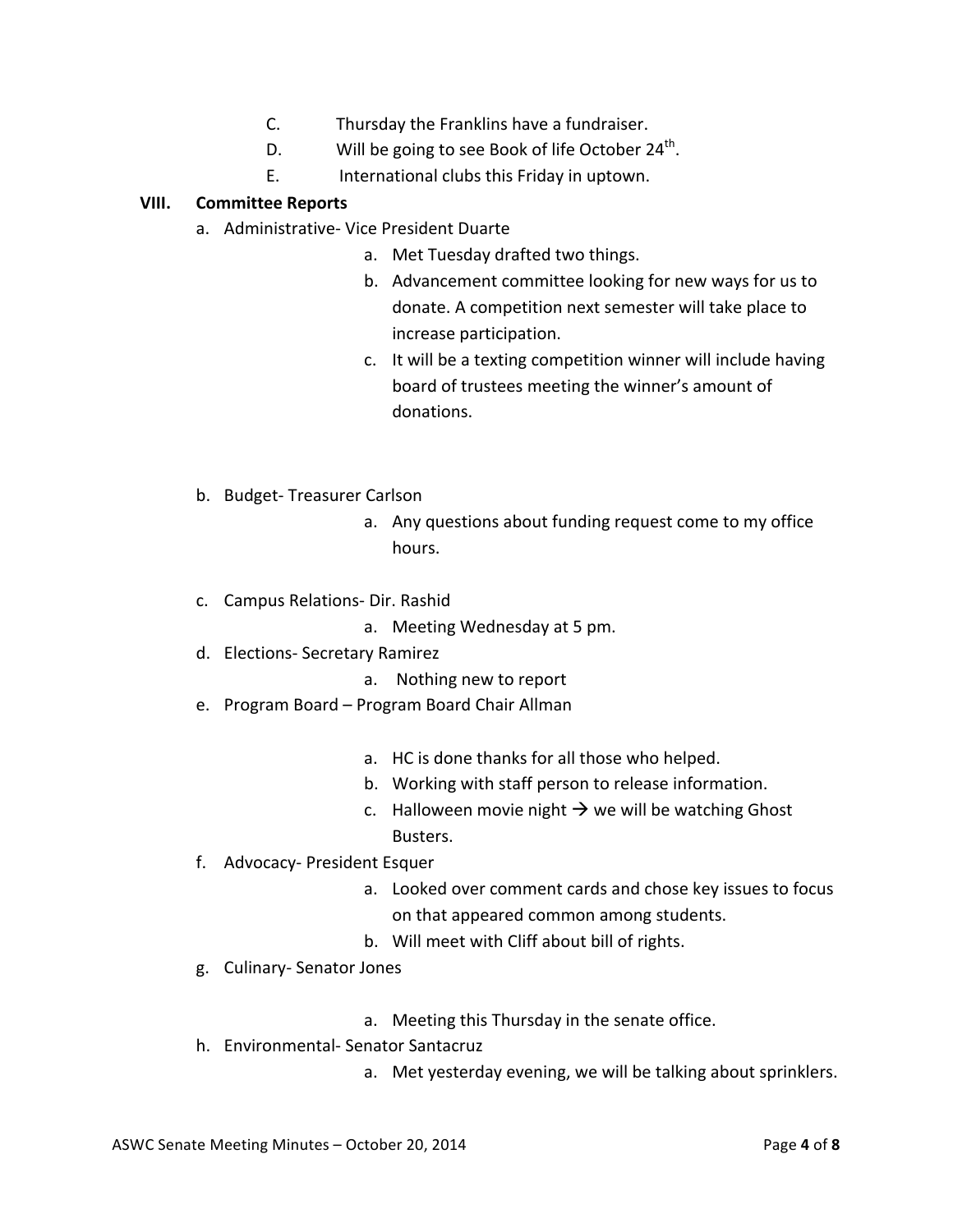- b. Also looking to deal with the concern of cars waiting on curves.
- c. Also discussed electronic waste bin to have towards the end of the school year.
- i. Student Feedback- Senator Meuwissen
	- a. Comment card was reviewed about getting Ping-Pong balls.
- j. Commuter Senator Perez
	- a. More concerns on parking have arisen.
- IX. Public Voice This is the portion of the meeting for anyone who is not on the table to address any questions, comments, or concerns.

## X. **First Readings**

- a. CSA Luncheon
	- A. On Halloween
	- B. Working with CI to get food on the menu they are serving that day to save money.
	- C. Total requested for event \$1,250.
- b. Ionian Survival Dance
	- D. In favor to read event- 16 with one abstaining
	- E. Total requested- \$3,196.
	- F.Senator Hovertsen- How will you plan to present the idea of preventing sexual assault in a dance that usually tends to instigate alcohol and lead to other things?
	- G. Representative- this is an academic/educational event as well.
	- H. Representative- speaker won't be at the dance but will be a means to promote for the dance and fundraise to raise sexual assault awareness.
	- k. Senator Perez- would you consider changing your event name?
	- I. Representative- name is symbolic to our society and what it represents
	- m. Representative- We are considering to fundraise
	- n. Request to fast track
	- o. Senator Meuwissen motions to fast track under letter d

a.Franklin Society

a. Off campus event

b. Request to fast track event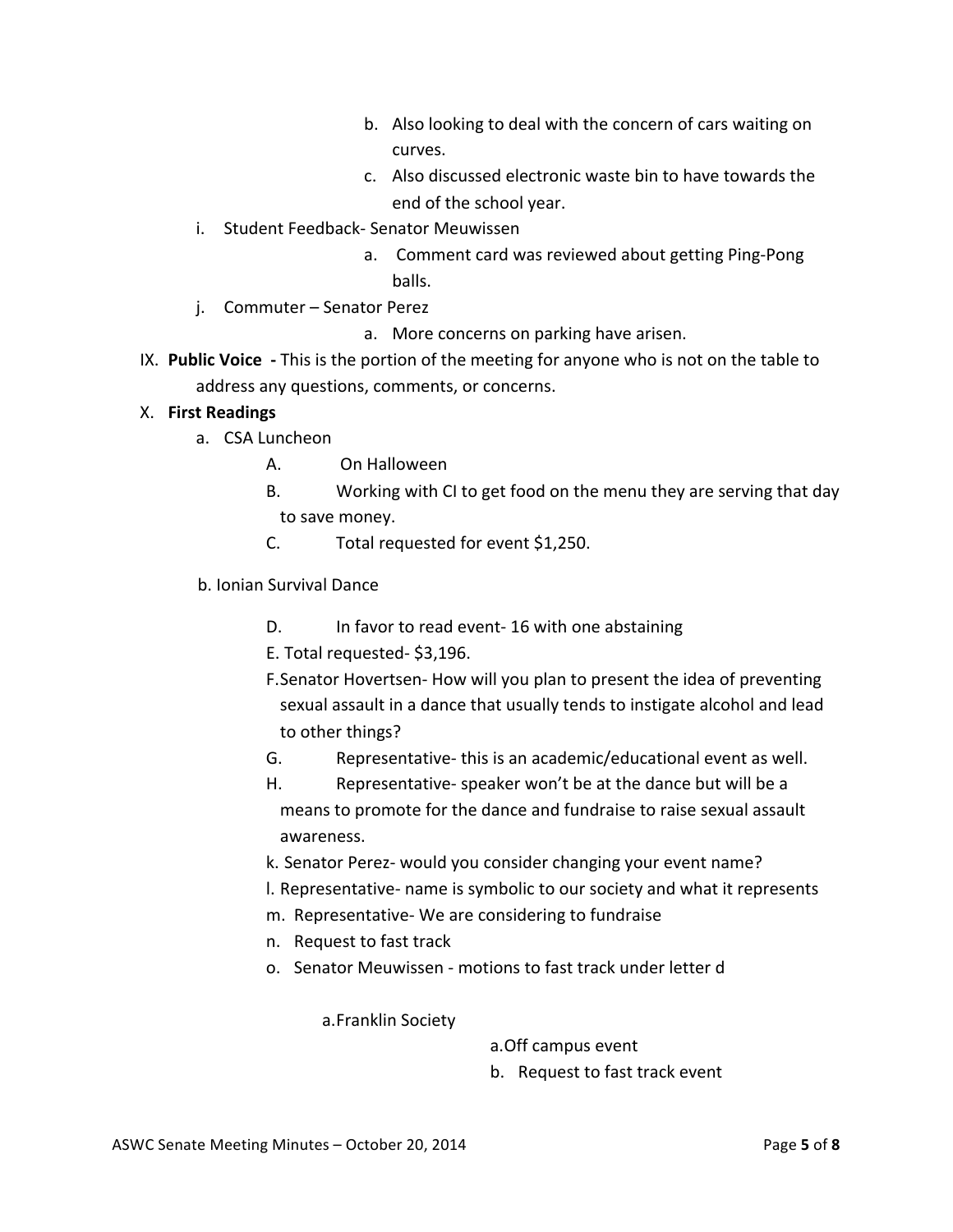- c. Senator m- motion to fast track under letter
	- e
- d. Requested amount \$250.
- b. Star Party
- a. Physics club event
- b. Extra credit will be offered to students who attend.
- c. Telescopes will be provided for event by the science department.
- d. Requesting an extra 100 for equipment rental.
- e. Camp reservation 300
- f. Expected 45 to 50 people and 25 spots will be reserved for any student.
- g. Transportation is round trip.
- h. Request to fast track
- i. Senator Romero- motion to fast track event.

#### c.Knott's Scary Farm

- a. Those for reading event -17 for hearing the event
- b. Response to event has got big
- c. Motion to fast track event.
- d. Senator Smith- motions to fast track event.
- d. Dorm Condemn Dispenser
	- a. Those in favor of hearing event- majority vote.
	- b. Representative gave presentation on statistics.
	- c. Goals are to increase the number of dispenser because not all dorms have them.
	- d. Benefits of this will reduce risk of diseases and unwanted pregnancies.
	- e. Currently we have 16 dispensers.
	- f. We hope to get 20 more dispensers to have in all halls.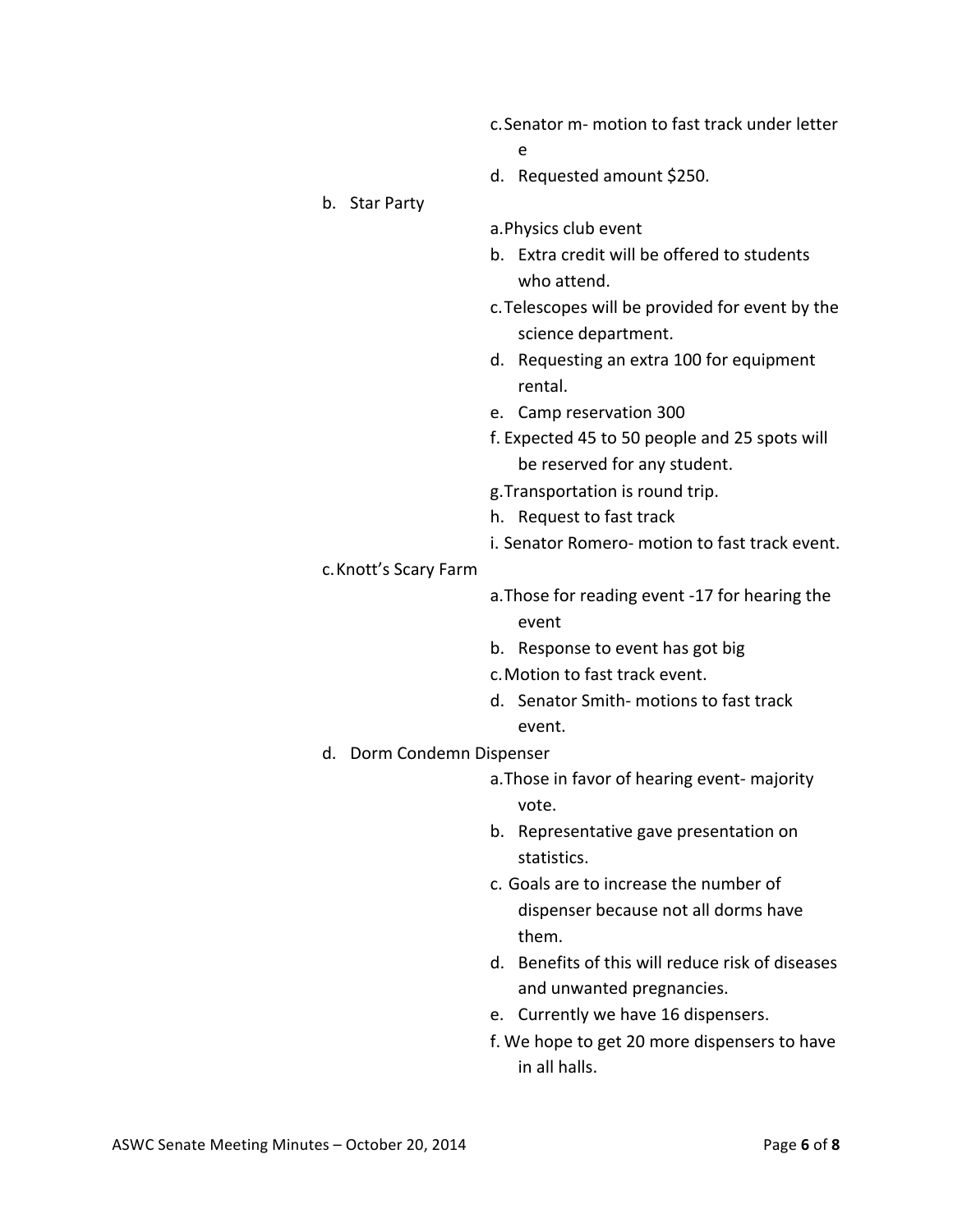- g. Senator Hovertsen- this seems like a health service have you asked funds from any other service office on campus?
- h. Representative- donations have been raised.

#### p. **Second Readings**

- a.William Penn Society
	- i. Total amount requested \$150.

#### q. **Daily Calendar Considerations**

- a.Paragonian Rush
- a. Not requiring transportation taking everyone out to dinner
- b. Expecting about 25 attendees
- c. Senator Smith- motions to fund event in \$150.
- b. Thalians Rush
- a. Fundraising has been done.
- b. Funds will help make event happen successful.
- c. Senator Smith- motions to fund event in \$150.

#### c.Metaphonian Rush

- a. Taking them to LA area.
- b. Senator Boynton- motions to fund event in requested amount.
- d. Franklin Rush
	- a. Senator Vargas- motions to fund event in requested amount.
- e. Survival Dance by the Ionian Society
	- a.Senator Romero- Motions to fund event in requested amount.
	- b. A Senator Hovertsen- objects because personally doesn't agree with mixing raising awareness and a dance.
	- c. Senator Perez- This can be something different that can be beneficial in the end.